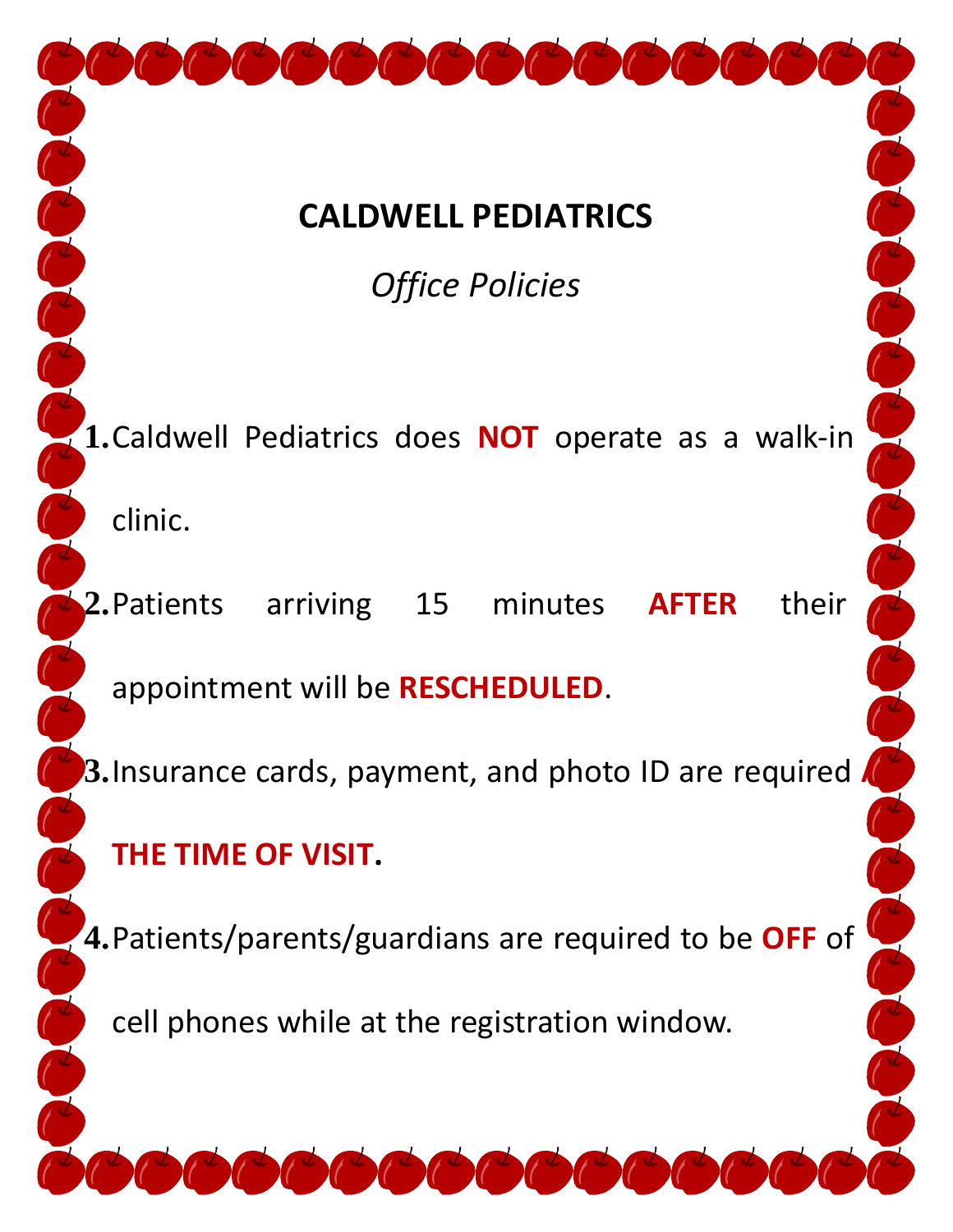

## REGISTRATION FORM Date:

### **PATIENT INFORMATION**

|                                 | Home #: _________________________________Work #: ____________________________Cell #: _________________________ |  |
|---------------------------------|----------------------------------------------------------------------------------------------------------------|--|
|                                 |                                                                                                                |  |
|                                 |                                                                                                                |  |
|                                 | Race/Ethnicity: □ American Indian □ Black/African American □ Hispanic/Latino □ Native Hawaiian □ White □ Asian |  |
| □ Other _______________________ |                                                                                                                |  |
|                                 |                                                                                                                |  |
| Siblings & DOB: ______________  |                                                                                                                |  |

## **RESPONSIBLE PARTY INFORMATION**

| Home #: _________________________________Work #: ______________________________Cell #: _______________________ |  |  |
|----------------------------------------------------------------------------------------------------------------|--|--|
|                                                                                                                |  |  |
|                                                                                                                |  |  |
|                                                                                                                |  |  |
| Home #: _________________________________Work #: ______________________________Cell #: _______________________ |  |  |
| Father's Employer: Employer's Address:                                                                         |  |  |
|                                                                                                                |  |  |

## **EMERGENCY CONTACT (other than parent)**

| Name:      | Relationship to Patient: |         |
|------------|--------------------------|---------|
| Address:   | City/State:              | Zip:    |
| Home $#$ : | Work #:                  | Cell #: |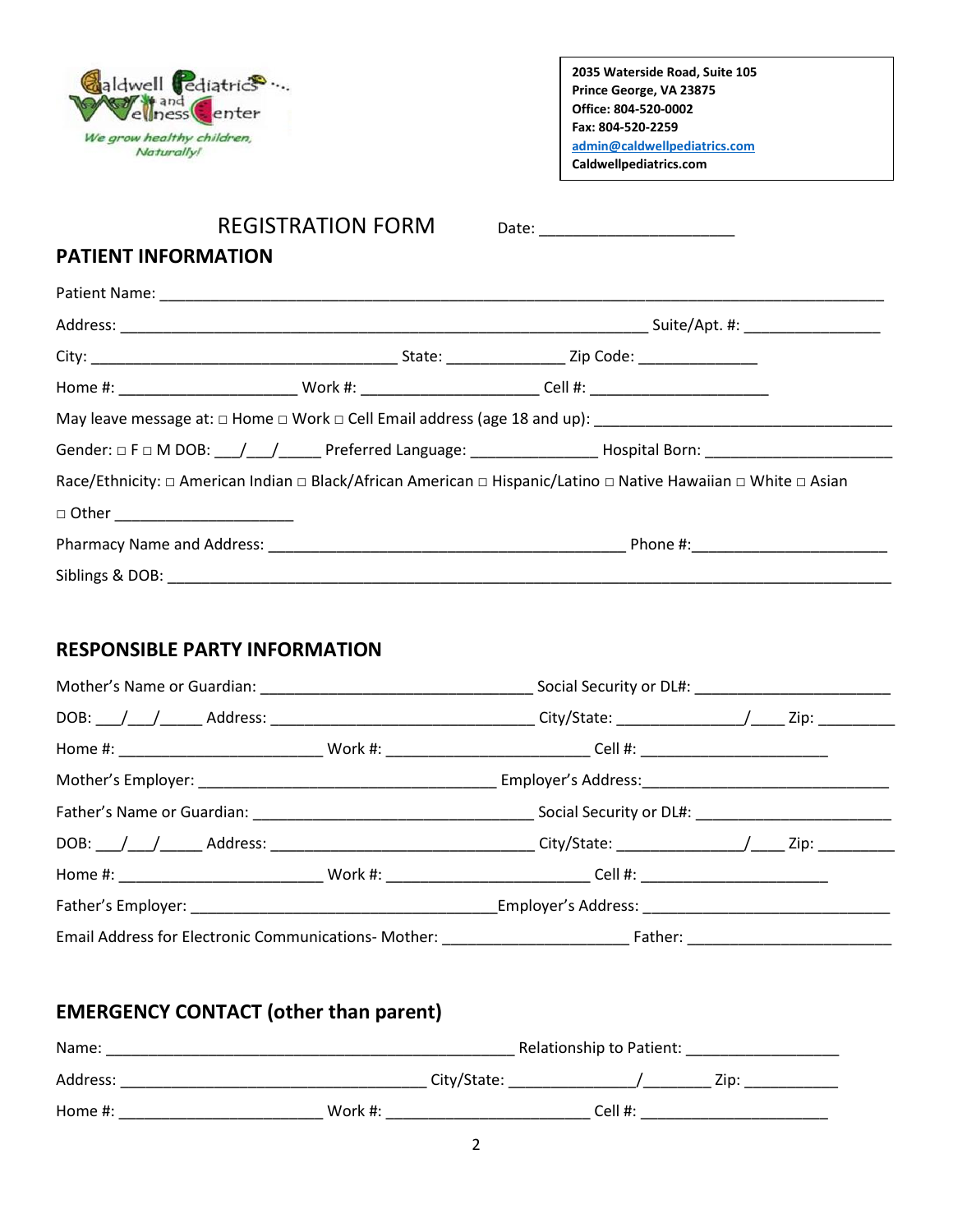

## **INSURANCE INFORMATION**

| Insurance Company:   |                 | Policy #: |      |
|----------------------|-----------------|-----------|------|
| Group #:             | Insured's Name: |           | DOB: |
| Secondary Insurance: |                 | Policy #: |      |
| Group #:             | Insured's Name: |           | DOB: |

## **NOTICE OF PRIVACY PRACTICES WRITTEN ACKNOWLEDGEMENT**

Our Notice of Privacy Practices (available upon arrival to our office) provides information about how we may use and disclose protected health information (PHI) about you. As provided in our notice, the terms of our notice may change. If we change our notice, you may obtain a revised copy.

*I have received a copy of Caldwell Pediatrics and Wellness Center' Notice of Privacy Practices. I understand that I may ask questions to the Medical Practice if I do not understand any information contained in the Notice of Privacy Practices.*

**Patient or Parent/ Legal Guardian Signature Date**

## **DISCLOSURES OF PROTECTED HEALTH INFORMATION TO FAMILY MEMBERS AND FRIENDS**

Disclosures may be made to family and friends related to the patient's health or as needed for payment of health care services. We will only disclose information relevant to current treatment.

\_\_\_\_\_\_\_\_\_\_\_\_\_\_\_\_\_\_\_\_\_\_\_\_\_\_\_\_\_\_\_\_\_\_\_\_\_\_\_\_\_\_\_\_\_\_\_\_\_\_\_\_\_\_\_\_\_\_\_\_\_\_\_\_\_\_\_\_\_\_\_\_\_\_\_\_\_\_\_\_\_\_\_\_\_\_\_\_\_\_\_\_\_\_\_\_\_\_

\_\_\_\_\_\_\_\_\_\_\_\_\_\_\_\_\_\_\_\_\_\_\_\_\_\_\_\_\_\_\_\_\_\_\_\_\_\_\_\_\_\_\_\_\_\_\_\_\_\_\_\_\_\_\_\_\_\_\_\_\_\_\_\_\_\_\_\_\_\_\_\_\_\_\_\_\_\_\_\_\_\_\_\_\_\_\_\_\_\_\_\_\_\_\_\_\_\_

**\_\_\_\_\_\_\_\_\_\_\_\_\_\_\_\_\_\_\_\_\_\_\_\_\_\_\_\_\_\_\_\_\_\_\_\_\_\_ \_\_\_\_\_\_\_\_\_\_\_\_\_\_\_\_\_\_\_\_\_\_\_\_\_\_\_\_\_\_\_**

#### *I authorize Caldwell Pediatrics and Wellness Center to disclose my health care information to:*

**\_\_\_\_\_\_\_\_\_\_\_\_\_\_\_\_\_\_\_\_\_\_\_\_\_\_\_\_\_\_\_\_\_\_\_\_\_\_\_\_\_\_\_\_\_\_\_ \_\_\_\_\_\_\_\_\_\_\_\_\_\_\_\_\_\_\_\_\_\_\_\_\_\_\_\_\_\_\_\_**

Name Phone Number Relationship

Name Phone Number Relationship

**Patient or Parent/ Legal Guardian Signature department of the Cate of Date**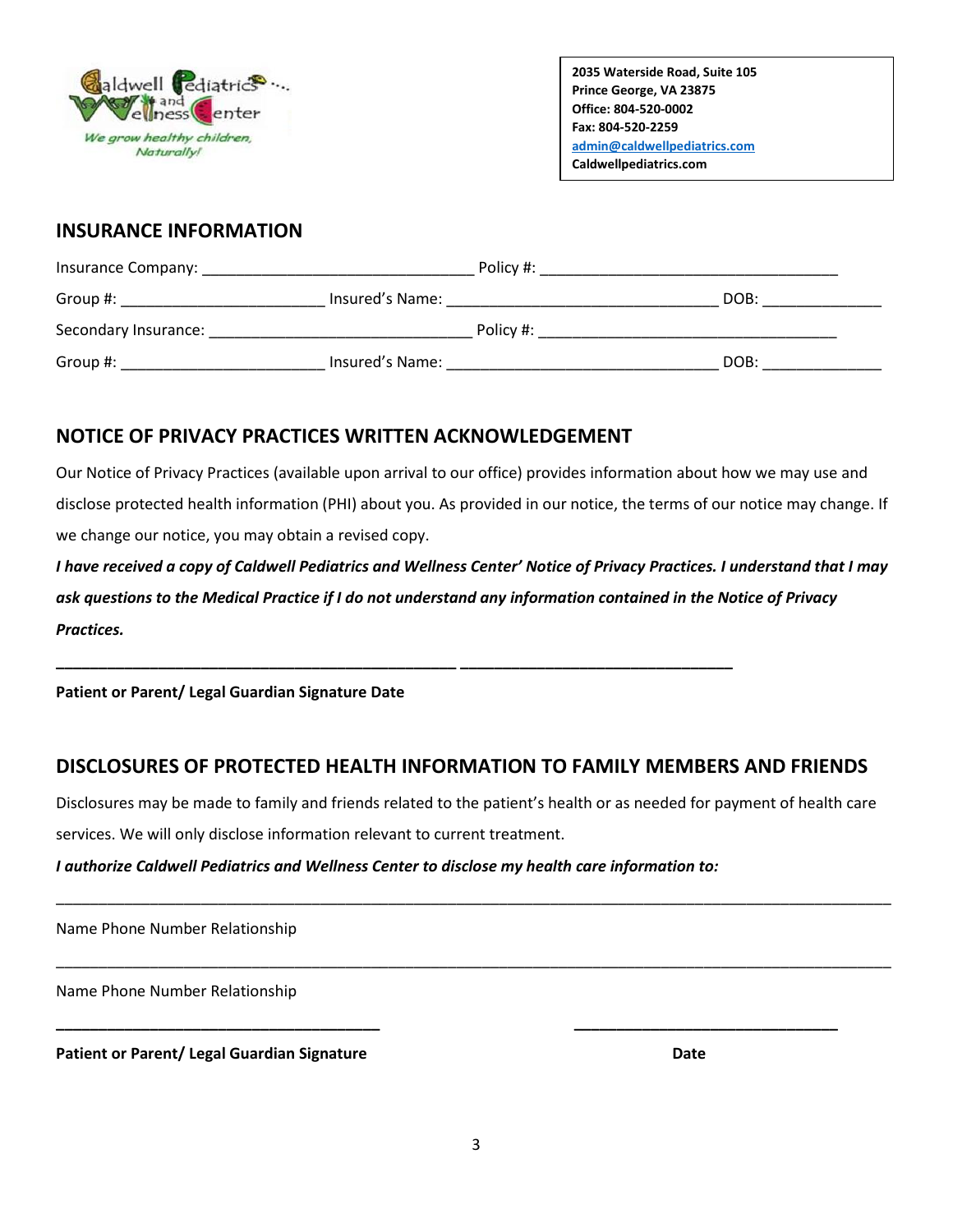

## **FINANCIAL POLICY AND RELEASE**

*Regarding Insurance:* You are responsible for checking with your carrier to see if services at our office will be covered. All copayments must be made at the time of service. It is your responsibility to notify us of any changes in your policy information. Your insurance policy is a contract between you and your insurance company; we are not a party to that contract. Please be aware that some, and perhaps all, of the services provided may be non-covered and not considered reasonable and necessary under your medical plan. You will be responsible for these balances. Additionally, it is your responsibility to obtain and track referrals for your visits.

*Release:* I hereby authorize direct payment of insurance benefits that are otherwise payable to me. I hereby authorize the release of my medical records to third party insurers or other persons to whom disclosure is necessary to establish or collect a fee for services provided.

*Returned Checks and Collection Fees:* There will be a \$25 returned check fee on all returned checks. In the event that a check is returned for insufficient funds, we reserve the right to call your bank to verify funds for any future checks that are presented for payment. In the event that your account is turned over to a collection agency, you will be responsible for all collection costs including reasonable attorney's fees whether or not the attorney files suit. Additionally, you will be assessed a finance charge of 1.5% per month on balances over thirty (30) days past due, which is an APR of 18%. *Missed Appointments:* Unless cancelled at least 24 hours in advance, our policy is to charge for missed appointments at the minimum rate of \$25 per missed appointment. Please help us serve you better by keeping your scheduled appointments.

*I have read, understand and agree to this Financial Policy:*

*\_\_\_\_\_\_\_\_\_\_\_\_\_\_\_\_\_\_\_\_\_\_\_\_\_\_\_\_\_\_\_\_\_\_\_*  **Patient Name (print)**

Patient or Parent/ Legal Guardian Signature **Print Name** Print Name **Date** 

**\_\_\_\_\_\_\_\_\_\_\_\_\_\_\_\_\_\_\_\_\_\_\_\_\_\_\_\_\_\_\_\_\_\_\_ \_\_\_\_\_\_\_\_\_\_\_\_\_\_\_\_\_\_\_\_\_\_\_\_ \_\_\_\_\_\_\_\_\_\_\_\_\_\_\_\_\_\_\_\_**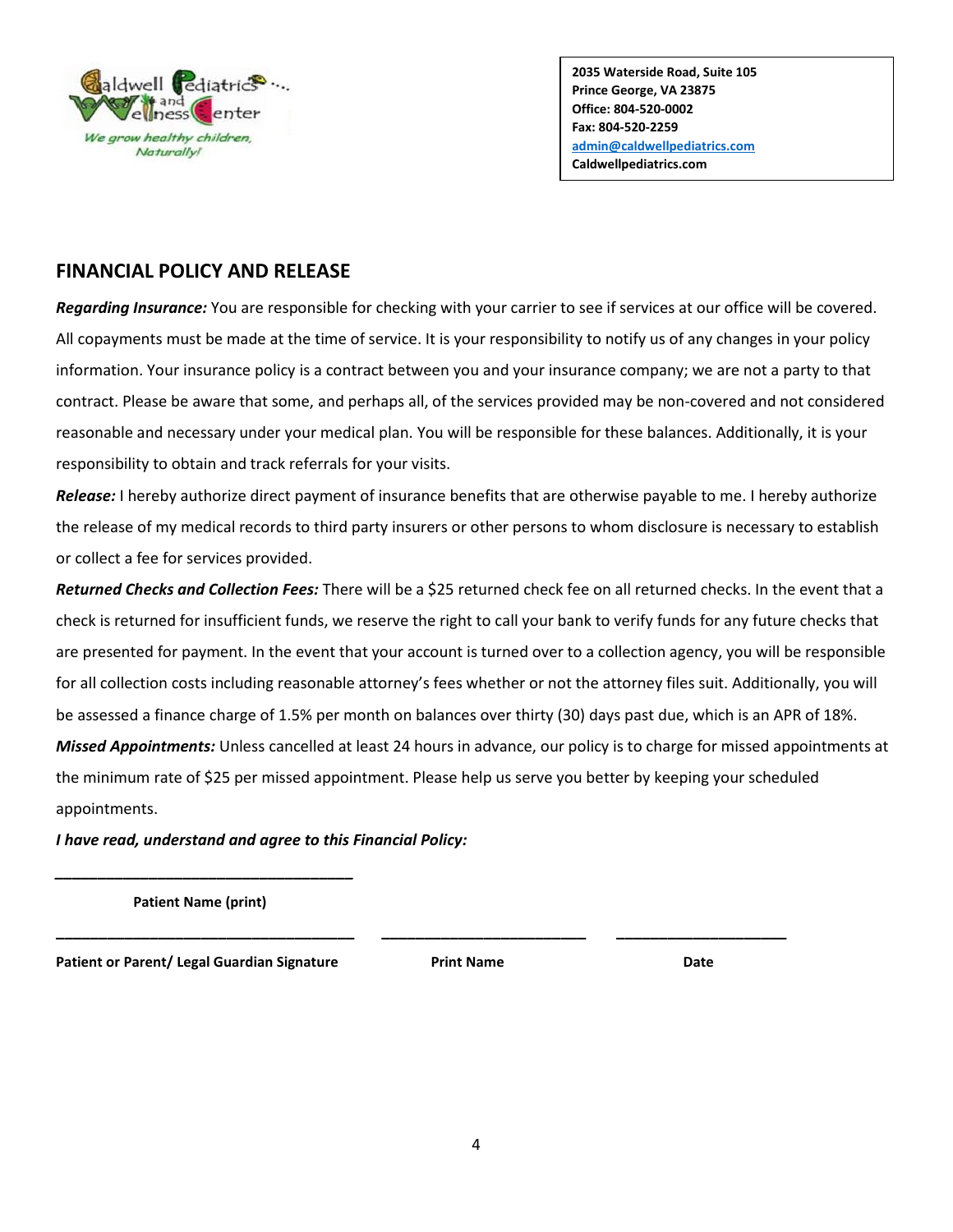

## **Permission to Treat**

I

Print name(s) of legal guardian(s)

\_\_\_\_\_\_\_\_\_\_\_\_\_\_\_\_\_\_\_\_\_\_ \_\_\_\_\_\_\_\_\_\_\_\_\_\_

Center and its personnel to deliver medical services to my child(ren):

Print child's and date of birth

\_\_\_\_\_\_\_\_\_\_\_\_\_\_\_\_\_\_\_\_\_\_ \_\_\_\_\_\_\_\_\_\_\_\_\_\_

\_\_\_\_\_\_\_\_\_\_\_\_\_\_\_\_\_\_\_\_\_\_ \_\_\_\_\_\_\_\_\_\_\_\_\_\_

I/We authorize the following people to bring my child in for treatment:

Name: \_\_\_\_\_\_\_\_\_\_\_\_\_\_\_\_\_\_\_\_\_\_\_\_\_\_\_\_\_\_\_\_\_\_ Relationship: \_\_\_\_\_\_\_\_\_\_\_\_\_\_\_\_\_\_\_ Name: \_\_\_\_\_\_\_\_\_\_\_\_\_\_\_\_\_\_\_\_\_\_\_\_\_\_\_\_\_\_\_\_\_\_ Relationship: \_\_\_\_\_\_\_\_\_\_\_\_\_\_\_\_\_\_\_

\_\_\_\_\_\_\_\_\_\_\_\_\_\_\_\_\_\_\_\_\_\_\_\_\_\_\_\_\_\_\_\_\_\_\_\_\_\_ \_\_\_\_\_\_\_\_\_\_\_\_\_\_\_\_\_\_\_\_\_\_\_\_\_\_\_\_\_\_

Name: \_\_\_\_\_\_\_\_\_\_\_\_\_\_\_\_\_\_\_\_\_\_\_\_\_\_\_\_\_\_\_\_\_\_ Relationship: \_\_\_\_\_\_\_\_\_\_\_\_\_\_\_\_\_\_\_

Signature of Legal Guardian Date Controller and Date Date Date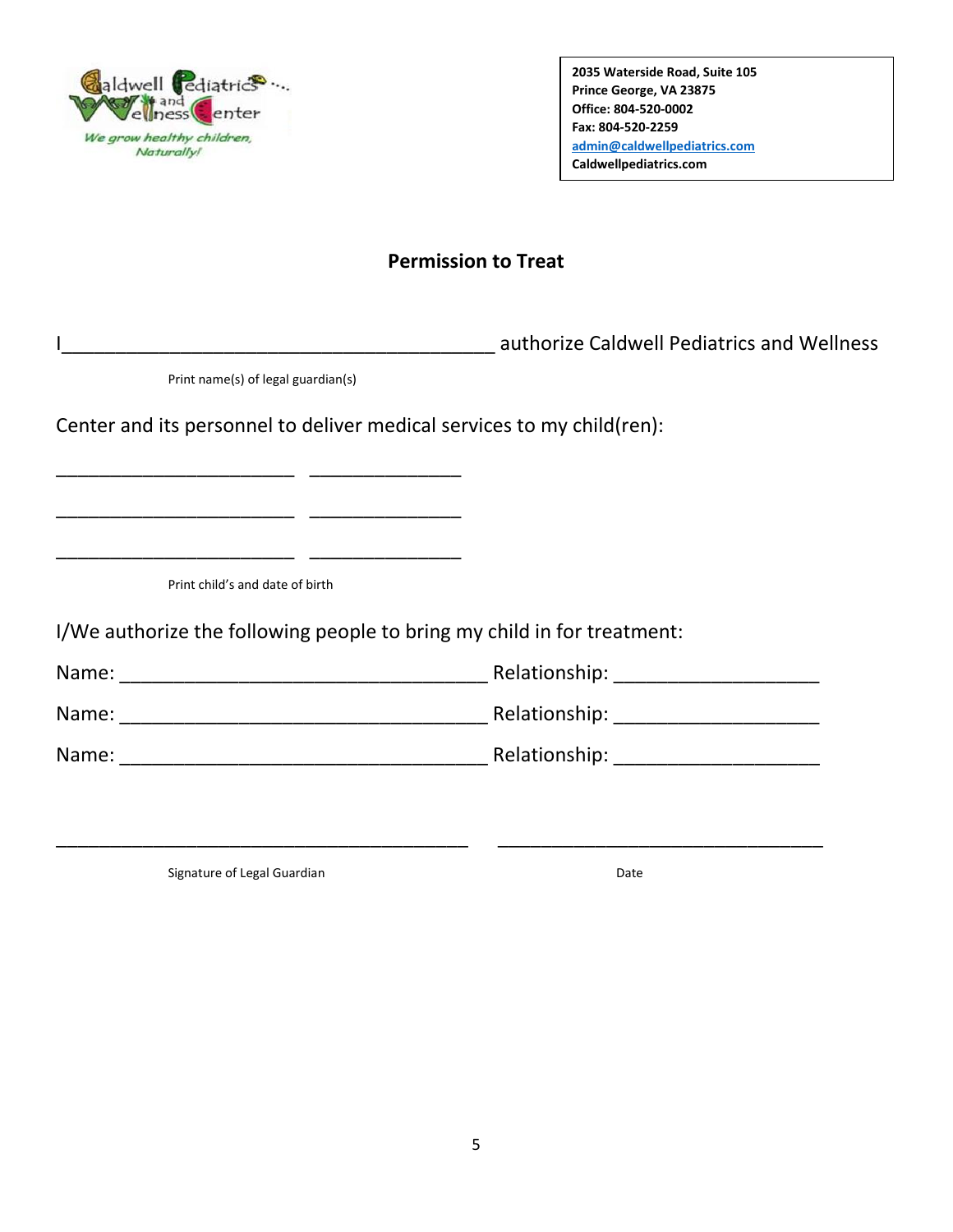

# **Patient History**

Name: \_\_\_\_\_\_\_\_\_\_\_\_\_\_\_\_\_\_\_\_\_\_\_\_\_\_\_\_\_\_\_\_\_\_\_\_ Acc. Number: \_\_\_\_\_\_\_\_\_\_\_\_\_\_\_\_\_\_\_\_\_\_\_\_\_\_\_\_\_\_ Birth date: \_\_\_\_\_\_\_\_\_\_\_\_\_\_\_ Age\_\_\_\_\_\_\_\_\_\_\_\_\_\_

Form completed by: \_\_\_\_\_\_\_\_\_\_\_\_\_\_\_\_\_\_\_\_\_\_\_\_\_

Date completed: \_\_\_\_\_\_\_\_\_\_\_\_\_\_\_\_\_\_\_\_\_\_\_\_\_\_\_\_

#### **HOUSEHOLD:**

#### **Please list all those living in the child's home:**

| NAME | RELATIONSHIP TO CHILD | <b>BIRTHDATE</b> | <b>HEALTH PROBLEMS</b> |
|------|-----------------------|------------------|------------------------|
|      |                       |                  |                        |
|      |                       |                  |                        |
|      |                       |                  |                        |
|      |                       |                  |                        |
|      |                       |                  |                        |

Are there any siblings not listed? If so, please list their names and ages and where they live:

\_\_\_\_\_\_\_\_\_\_\_\_\_\_\_\_\_\_\_\_\_\_\_\_\_\_\_\_\_\_\_\_\_\_\_\_\_\_\_\_\_\_\_\_\_\_\_\_\_\_\_\_\_\_\_\_\_\_\_\_\_\_\_\_\_\_\_\_\_\_\_\_\_\_\_\_\_\_\_.

\_\_\_\_\_\_\_\_\_\_\_\_\_\_\_\_\_\_\_\_\_\_\_\_\_\_\_\_\_\_\_\_\_\_\_\_\_\_\_\_\_\_\_\_\_\_\_\_\_\_\_\_\_\_\_\_\_\_.

If mother and father are not living together or if child does not live with parents, what is the child's custody status?

If one or both parents are not living in the home, how often does he/she see the parent/s not in the home?

\_\_\_\_\_\_\_\_\_\_\_\_\_\_\_\_\_\_\_\_\_\_\_\_\_\_\_\_\_\_\_\_\_\_\_\_\_\_\_\_\_\_\_\_\_\_\_\_\_\_\_\_\_\_\_\_\_\_\_\_\_\_\_\_\_\_\_\_\_\_\_\_\_\_\_\_\_\_\_\_\_\_\_\_\_\_

#### **BIRTH HISTORY:**

| Was the baby born term: example are early: example if early, how many weeks: |  |  |
|------------------------------------------------------------------------------|--|--|
|                                                                              |  |  |
|                                                                              |  |  |
|                                                                              |  |  |
|                                                                              |  |  |
|                                                                              |  |  |
|                                                                              |  |  |
| Drink alcohol Yes No / Use drugs or medications: Yes No                      |  |  |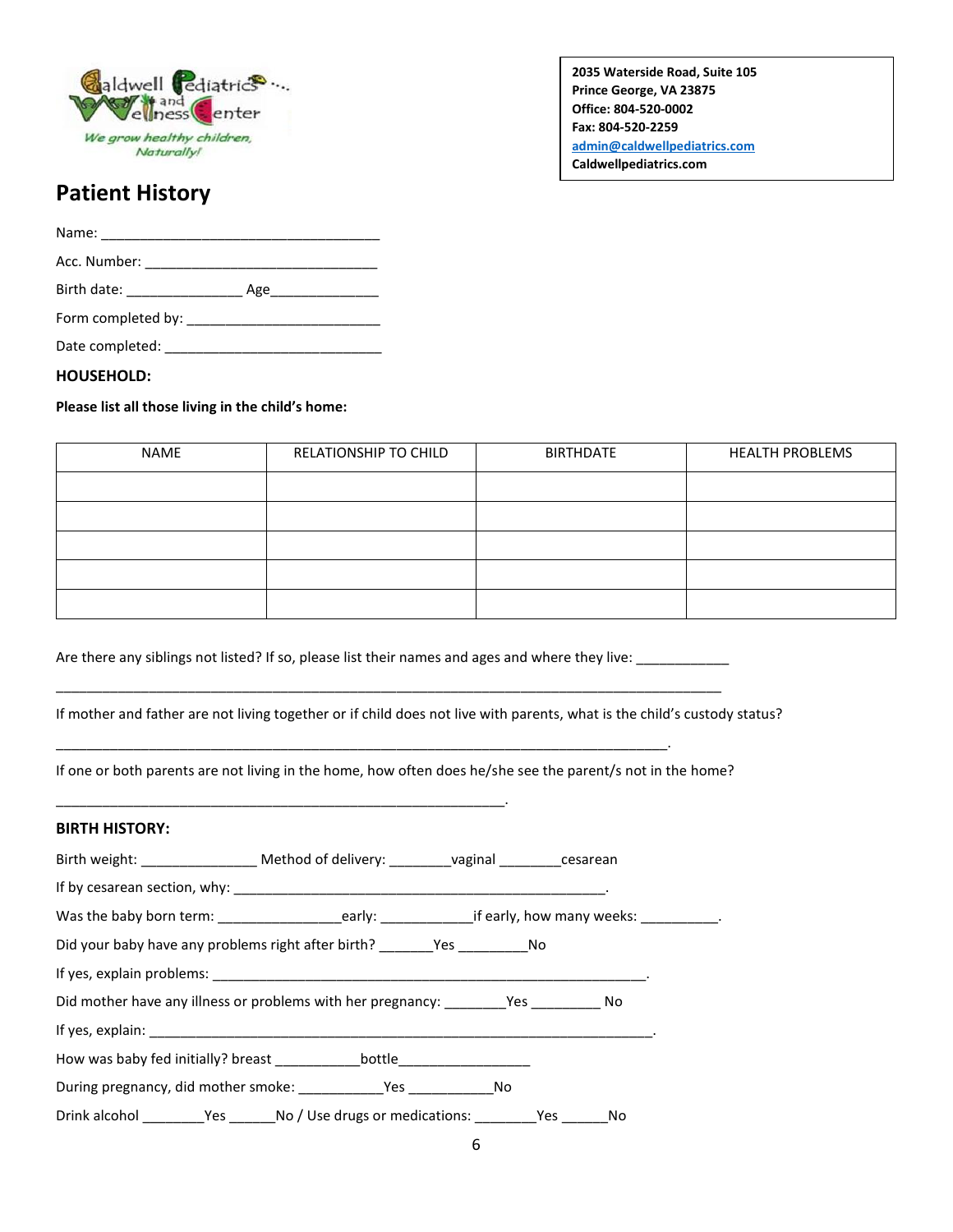

If yes, what medications or drugs were used:

\_\_\_\_\_\_\_\_\_\_\_\_\_\_\_\_\_\_\_\_\_\_\_\_\_\_\_\_\_\_\_\_\_\_\_\_\_\_\_\_\_\_\_\_\_\_\_\_

**2035 Waterside Road, Suite 105 Prince George, VA 23875 Office: 804-520-0002 Fax: 804-520-2259 [admin@caldwellpediatrics.com](mailto:admin@caldwellpediatrics.com) Caldwellpediatrics.com**

| <b>GENERAL:</b>                                                                                      |                                                  |
|------------------------------------------------------------------------------------------------------|--------------------------------------------------|
| Do you consider your child to be in good health? ____Yes ____No Explain ___________________________  |                                                  |
| Does your child have any serious illness or medical conditions:? _____Yes _____No Explain _________  |                                                  |
| Has your child had serious injuries or accidents? _____Yes _____No Explain ________________________  |                                                  |
|                                                                                                      |                                                  |
| Has your child ever been hospitalized? _____Yes ______No Explain __________________________________  |                                                  |
| Is your child allergic to any medicines or drugs? ______Yes ______No Explain_______________________  |                                                  |
| <b>DEVELOPMENT:</b>                                                                                  |                                                  |
| Are you concerned about your child's physical development? _______Yes _____No Explain                |                                                  |
| Are you concerned about your child's mental or emotional development? ____Yes ____No Explain________ |                                                  |
| Are you concerned about your child's attention span? _____Yes _____No Explain______________________  |                                                  |
| If your child is in school:                                                                          |                                                  |
|                                                                                                      |                                                  |
|                                                                                                      |                                                  |
|                                                                                                      |                                                  |
|                                                                                                      |                                                  |
| <b>FAMILY HISTORY:</b>                                                                               |                                                  |
| Have any members of the family had the following:                                                    |                                                  |
| Deafness                                                                                             |                                                  |
| Nasal allergies                                                                                      | Yes ______ No______ Who_________________________ |
| Asthma                                                                                               |                                                  |
| Tuberculosis                                                                                         | Yes ______ No______ Who_________________________ |
| Heart disease (before 50 years old)                                                                  |                                                  |
| High blood pressure (before 50 y.o.)                                                                 | Yes _____ No_____ Who_____________________       |
| High cholesterol                                                                                     | Yes _____ No______ Who_____________________      |
| Anemia                                                                                               | Yes ______ No______ Who______________________    |
| <b>Bleeding disorder</b>                                                                             |                                                  |
| Liver disease                                                                                        | Yes No Who                                       |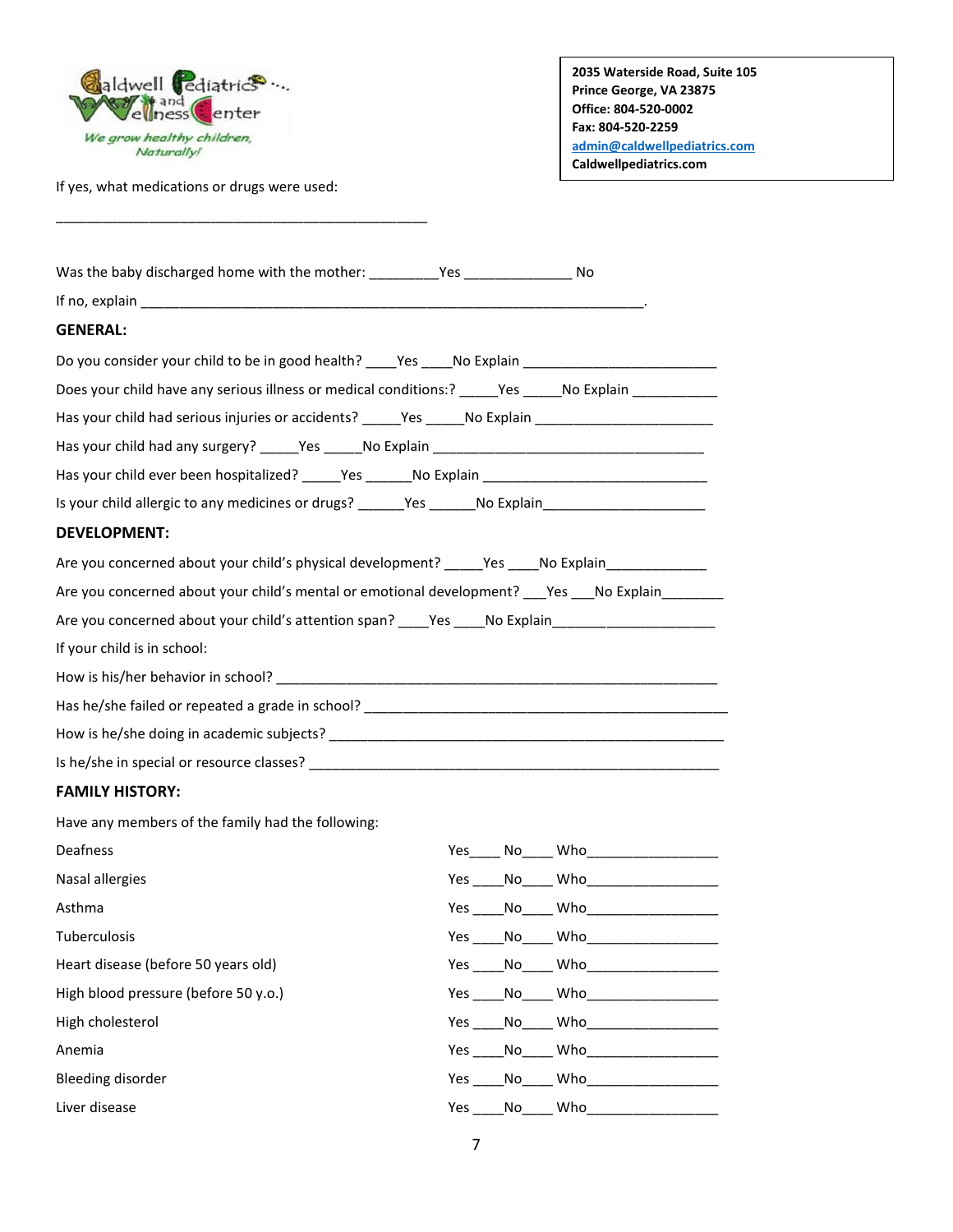aldwell Cediatrics ... and elness enter We grow healthy children, Naturally!

**2035 Waterside Road, Suite 105 Prince George, VA 23875 Office: 804-520-0002 Fax: 804-520-2259 [admin@caldwellpediatrics.com](mailto:admin@caldwellpediatrics.com) Caldwellpediatrics.com**

| Kidney disease | Yes |
|----------------|-----|
|                |     |

- $\mathsf{No}$  Who Diabetes (before 50 y.o.) The Second Second Second Second Second Second Second Second Second Second Second Second Second Second Second Second Second Second Second Second Second Second Second Second Second Second Second Sec
- Bed-wetting (after 10 y.o.) The Manus of Mes \_\_\_\_No\_\_\_\_ Who\_\_\_\_\_\_\_\_\_\_\_\_\_\_\_\_\_\_\_\_\_

Epilepsy or convulsions The Conventions Conventions The Vestigm of Who

Alcohol abuse? Yes \_\_\_\_No\_\_\_\_ Who\_\_\_\_\_\_\_\_\_\_\_\_\_\_\_\_\_ Drug abuse? Yes \_\_\_\_No\_\_\_\_ Who\_\_\_\_\_\_\_\_\_\_\_\_\_\_\_\_\_

Mental illness?  $Yes \_ No \_ Who$ Mental retardation? Yes \_\_\_\_No\_\_\_\_ Who\_\_\_\_\_\_\_\_\_\_\_\_\_\_\_\_\_

Immune problems, HIV or AIDS? The Manuscript of Manuscript of Ves \_\_\_\_No\_\_\_\_ Who

Additional family history or comments: \_\_\_\_\_\_\_\_\_\_\_\_\_\_\_\_\_\_\_\_\_\_\_\_\_\_\_\_\_\_\_\_\_\_\_\_\_\_\_\_\_\_\_\_\_\_\_\_\_\_\_\_

#### **PATIENT HISTORY:**

| Does your child have, or has he/she ever had:                                                                  |     |  |
|----------------------------------------------------------------------------------------------------------------|-----|--|
| Chickenpox:                                                                                                    |     |  |
| Frequent ear infections:                                                                                       |     |  |
| Problems with ears or hearing:                                                                                 |     |  |
| Nasal allergies:                                                                                               |     |  |
| Problems with eyes or vision:                                                                                  |     |  |
| Asthma, bronchitis, bronchiolitis, pneumonia:                                                                  | Yes |  |
| Any heart problem or heart murmur:                                                                             |     |  |
| Anemia or bleeding problems:                                                                                   |     |  |
| <b>Blood transfusions:</b>                                                                                     |     |  |
| Frequent abdominal pain:                                                                                       |     |  |
| Constipation requiring doctor visits:                                                                          |     |  |
| Bladder or kidney infections:                                                                                  |     |  |
| Bed-wetting (after 5 y.o.):                                                                                    |     |  |
| (For girls) has she started menstrual period?                                                                  | Yes |  |
| (For girls) are there problems with period?                                                                    | Yes |  |
| Any chronic or recurrent skin problems (Acne, eczema, etc)? Yes___ No____ Explain_____________________________ |     |  |
| Frequent headaches:                                                                                            |     |  |

\_\_\_\_\_\_\_\_\_\_\_\_\_\_\_\_\_\_\_\_\_\_\_\_\_\_\_\_\_\_\_\_\_\_\_\_\_\_\_\_\_\_\_\_\_\_\_\_\_\_\_\_\_\_\_\_\_\_\_\_\_\_\_\_\_\_\_\_\_\_\_\_\_\_\_\_\_\_\_\_\_\_\_\_\_. \_\_\_\_\_\_\_\_\_\_\_\_\_\_\_\_\_\_\_\_\_\_\_\_\_\_\_\_\_\_\_\_\_\_\_\_\_\_\_\_\_\_\_\_\_\_\_\_\_\_\_\_\_\_\_\_\_\_\_\_\_\_\_\_\_\_\_\_\_\_\_\_\_\_\_\_\_\_\_\_\_\_\_\_\_.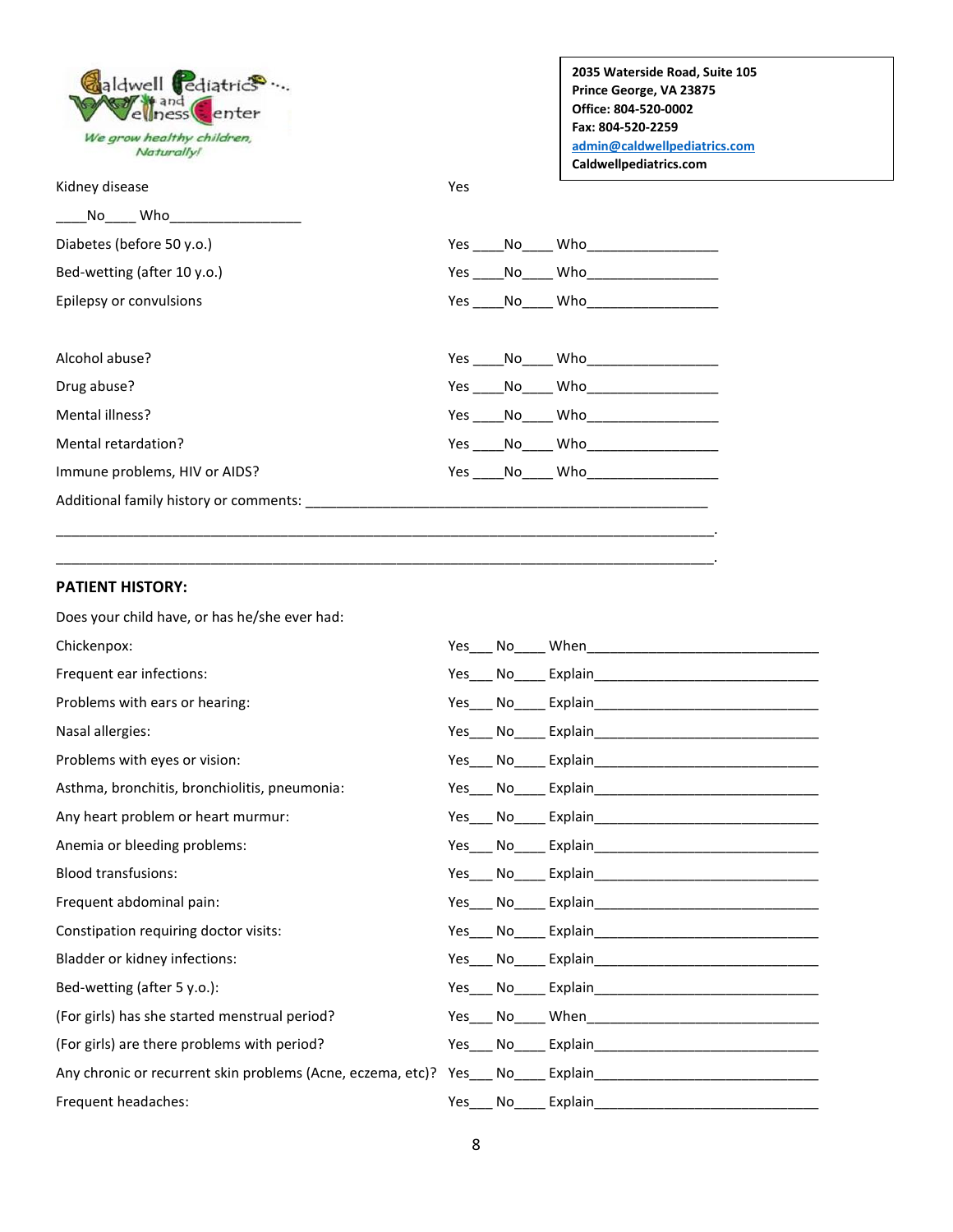| aldwell Pediatrics                      |
|-----------------------------------------|
| We grow healthy children,<br>Naturally! |

Convulsions or other neurologic problems:  $Yes_$  No\_

Explain\_

Use of alcohol or drugs:

| 2035 Waterside Road, Suite 105 |  |
|--------------------------------|--|
| Prince George, VA 23875        |  |
| Office: 804-520-0002           |  |
| Fax: 804-520-2259              |  |
| admin@caldwellpediatrics.com   |  |
| Caldwellpediatrics.com         |  |

| Diabetes:                            | Yes<br>No.<br>Explain |
|--------------------------------------|-----------------------|
| Thyroid or other endocrine problems: | Yes<br>No.<br>Explain |
| Any other significant problem:       | Yes<br>No.<br>Explain |
| Use of alcohol or drugs:             | Explain<br>Yes<br>No  |